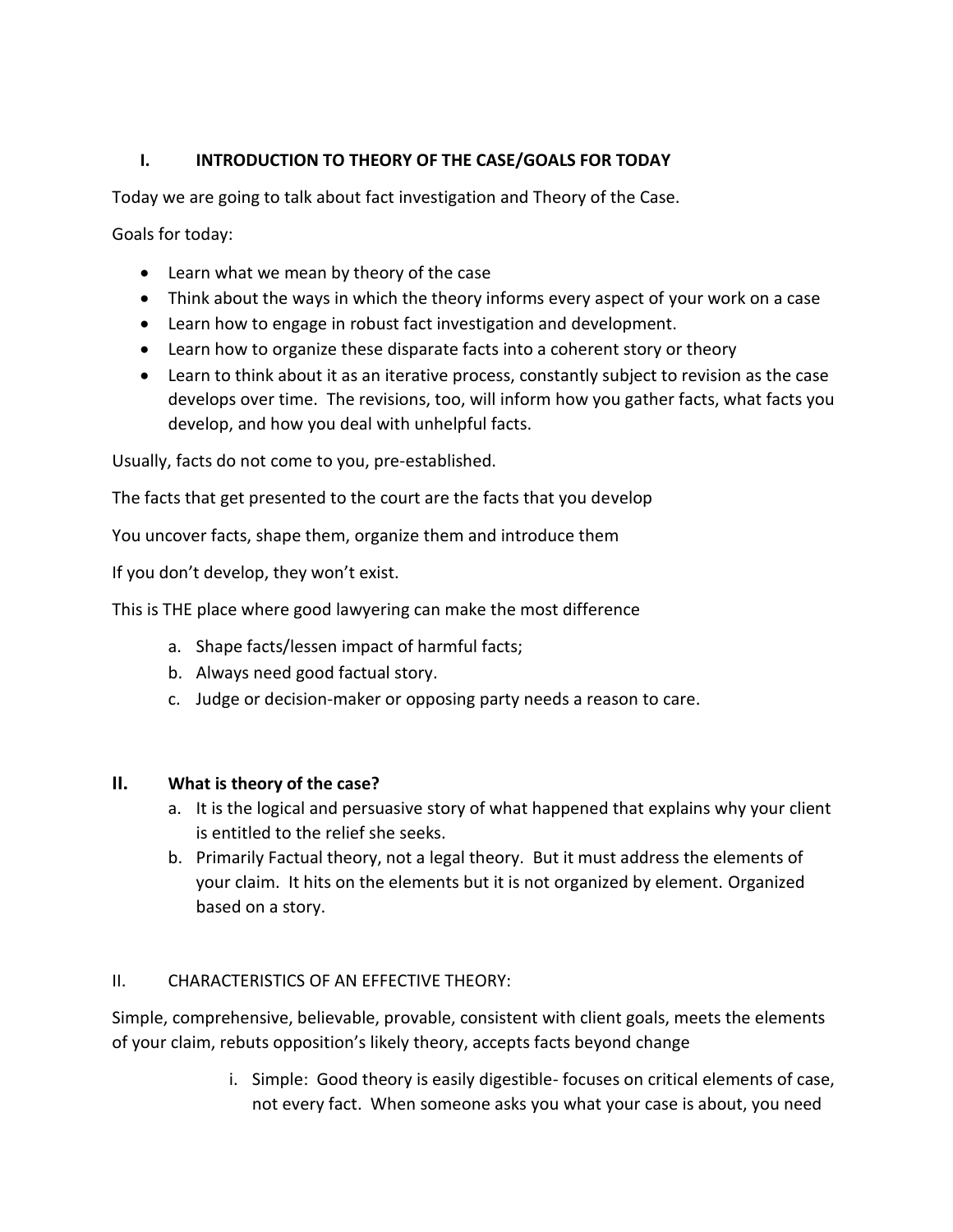to be able to explain the issue and why you win in two-three sentences. If you can't do this, it is too complicated. Judges have a very short attention span. [In court appearance, need to be able to say this quickly or you risk being cut off. Same thing in written presentations. Why your client should win not just as a legal matter but because it seems right and fair. If done very well, it tells a story that stays with your audience.

- ii. Comprehensive Takes in all the facts, even the bad ones, but still explains why your client should win as a matter of logic.
- iii. Logical and Believable, makes maximum use of undisputed facts while relying as little as possible on hotly contested facts or evidence that seems unbelievable. Appeals to common sense and instincts of target audience. Example modified from something we discussed in one of our cases last week. You've got a client who needs to prove she lived in an apartment in Harlem with her grandmother when she was a child in order to have succession rights. But her school records show that she went to elementary school way in Nassau County. Believable? What might make it believable? Special school for children with disabilities that kids from the city take buses too because of the program.
- iv. Provable: have got to be able to deliver the goods and prove what you promise. If you don't have the evidence to back up your theory need to adjust your theory.
- v. Consistent with the client's goals
- vi. Satisfies the legal elements of your claim
- vii. Rebuts the opposition's probable theory
- viii. Accepts "facts beyond change." Some things just cannot be changed.

XYZ liquor store—2 groups for liquor store- one group for prosecutor

#### **III. How do you develop theory of a case?**

You have got to know your client's goals-- avoid premature diagnosis of what client needs.

And then you've got to know the elements of the claim or defense you are asserting. Then you connect the story to the disputed elements.

Start with a chart of your legal inquiry/elements: unemployment compensation

If employment terminated, not for cause.

Employee fired for being repeatedly late for work: what is a potential theory?

Employee was fired despite the fact that she had repeatedly told her employer that she would prefer not to take the promotion she was recently given. The promotion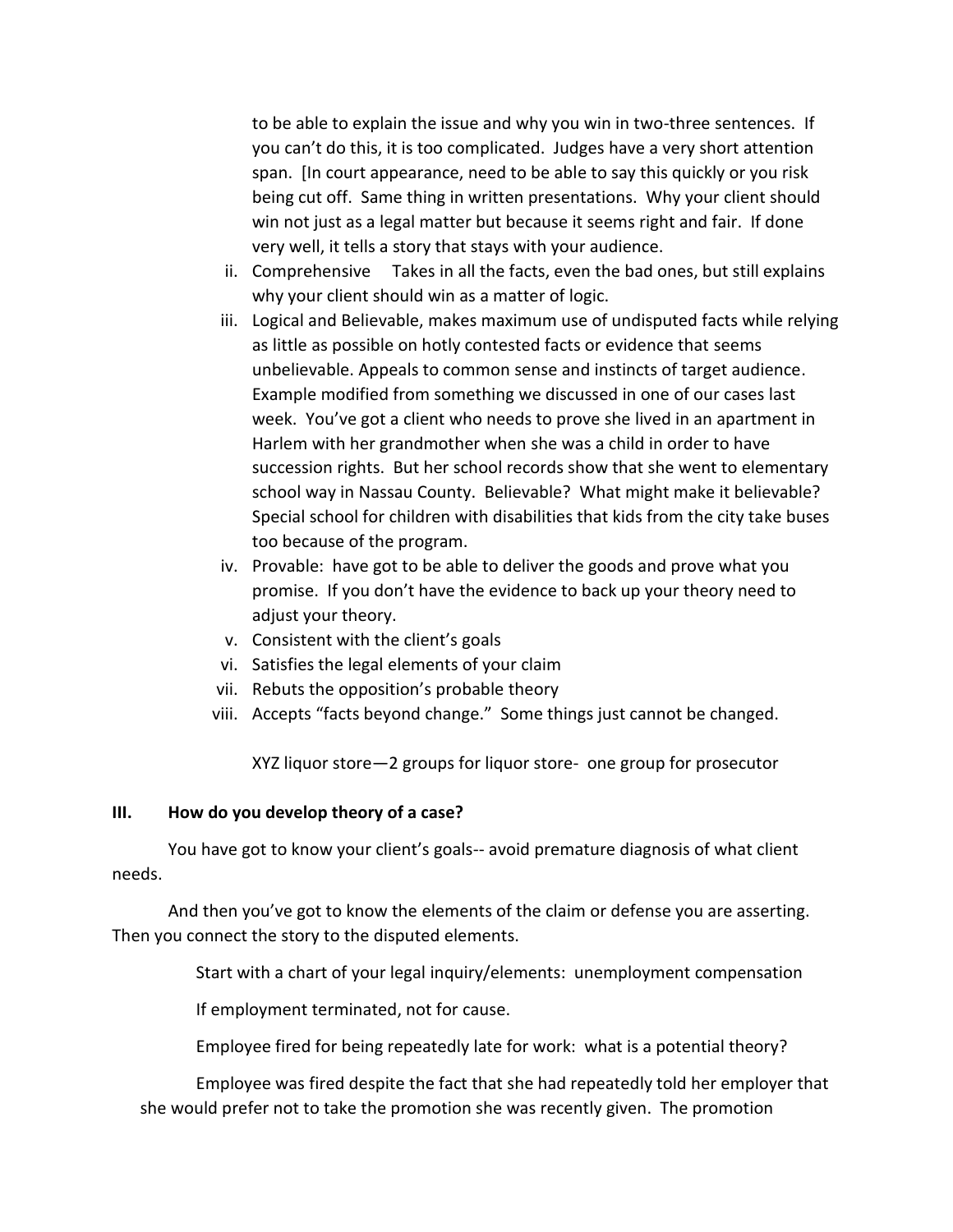requires her to work at a different store, located 10 miles further from her home and not accessible by public transportation. These logistical obstacles are also inconsistent with the employee's responsibilities to care for her aging mother.

Explains her inability to get to work on time, presented in most sympathetic light, and explains why she should be eligible for benefits.

- What question will court/jury be asked at the end?
	- o Make a chart: of each element and the factual propositions that support it.
	- o Take your elements and think of the facts that support each.
	- o Client does not come to you with the facts pre-organized by element. You have to ask the questions and have the conversations that uncover those facts. Very different from rest of law school where the facts are preexisting.

What do I mean by elements?

Unlawful sale of liquor

Elements:

- 1. Knowing Sale
- 2. Liquor
- 3. Intoxicated

How would that change your inquiry? What additional facts would you have asked?

Helpful Not Helpful Not Helpful Not Helpful

Develop the story

- Chronology: Focus on chronological relationship of facts to each other. Note if there are inconsistencies or questions remaining.
- Weave this into a Story with a Theme: Not just a chronology but a story that makes sense of the events
- **Story:** you're stuck with how to come up with a story. Anyone ever do student journalism? How do you write a lede?
	- Who, Who-cast of characters (need to know who the client is, what's their story)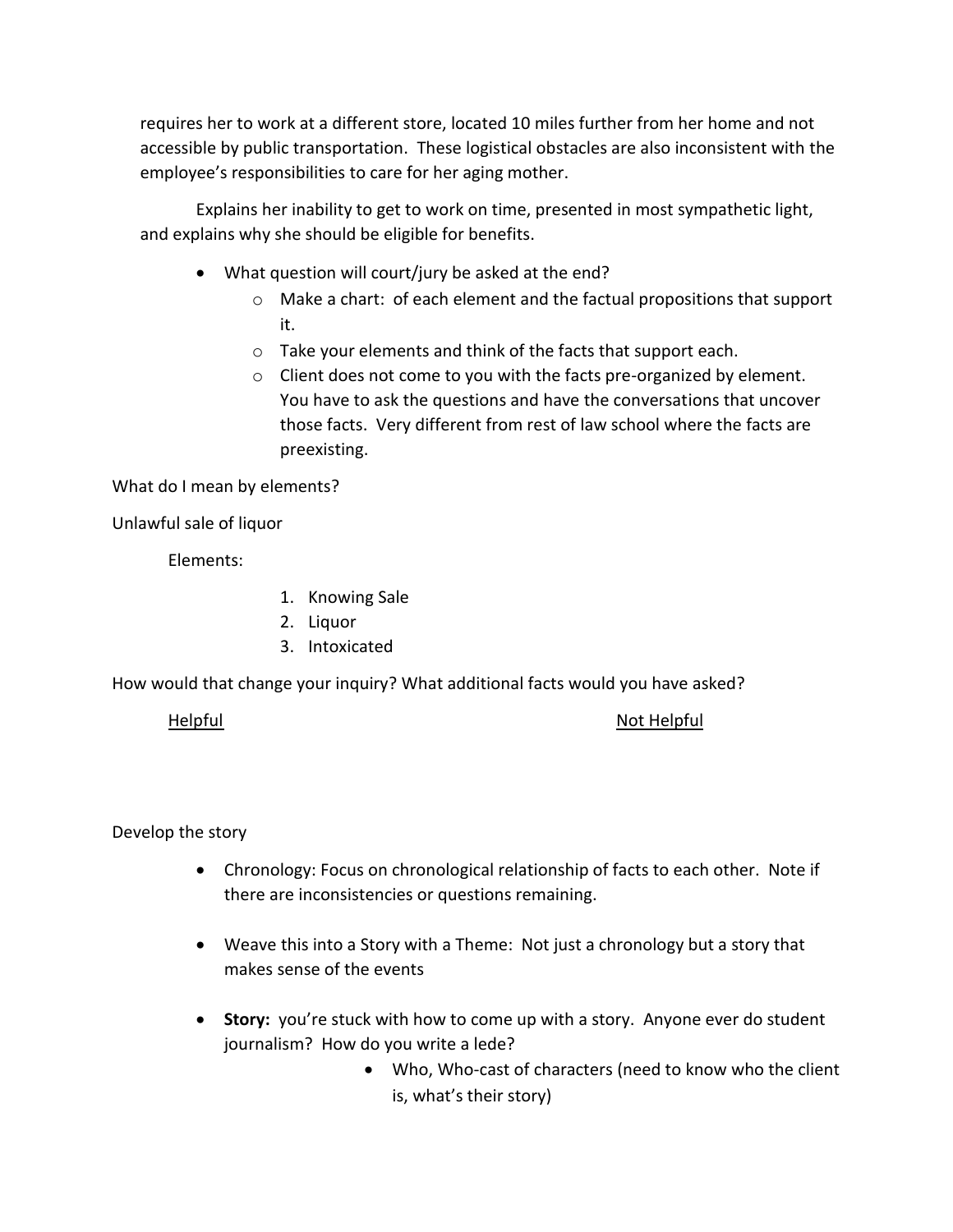- When-timeline
- What plot of story
- Where Setting
- Why Moral of Story

## **Theme**

- o How to develop a theme? Connect your story to a familiar story or sense that the decicion-maker already has.
- o Ways to develop a theme
- o i. Appeal to sense of justice
- o ii. What's the trouble, what should have happened but didn't, aberration
- o iii. What are your three best facts?
- o iv. Any patterns, things that recur?
- o v. Stock stories, book calls it schema. Basically from greek myths to the bible to Shakespeare to reality tv, there are about 10 standard plots.
	- what's a stock story that your hypo tenant client could use? This is a country about redemption, about second chances. Nephew is the prodigal son. We love them. Young man had gone astray, is now on the straight and narrow with support from his mother and aunt. The script writes itself.
- $\circ$  Ask yourself will the theme hold up throughout litigation or trial. Think about: How will your audience (judge/jury/ALJ) construct its story from the facts?
- o Strategy: Formulate a number of factual propositions, each of which seems reasonable. Gather as much information as you can before you settle on one.

# IV. **Theory of the case must be evolving.**

a. Like a scientific hypothesis: it is based on an initial set of factual assumptions, then tests it against new data to assess its validity and revise it if necessary. Unlike a hypothesis, you are not neutral in testing whether the data support it. You are an advocate trying to persuade the decision-maker that your theory makes sense and should win. Continuing legal research in light of continuing factual development. Select the theory of your case from among several possibilities , develops it based on preliminary facts, routinely revisits it to assess how well it fits the facts and law as they are evolving. It is revised as needed.

# **VI. WHAT DO YOU DO WITH THE THEORY ONCE YOU HAVE IT?**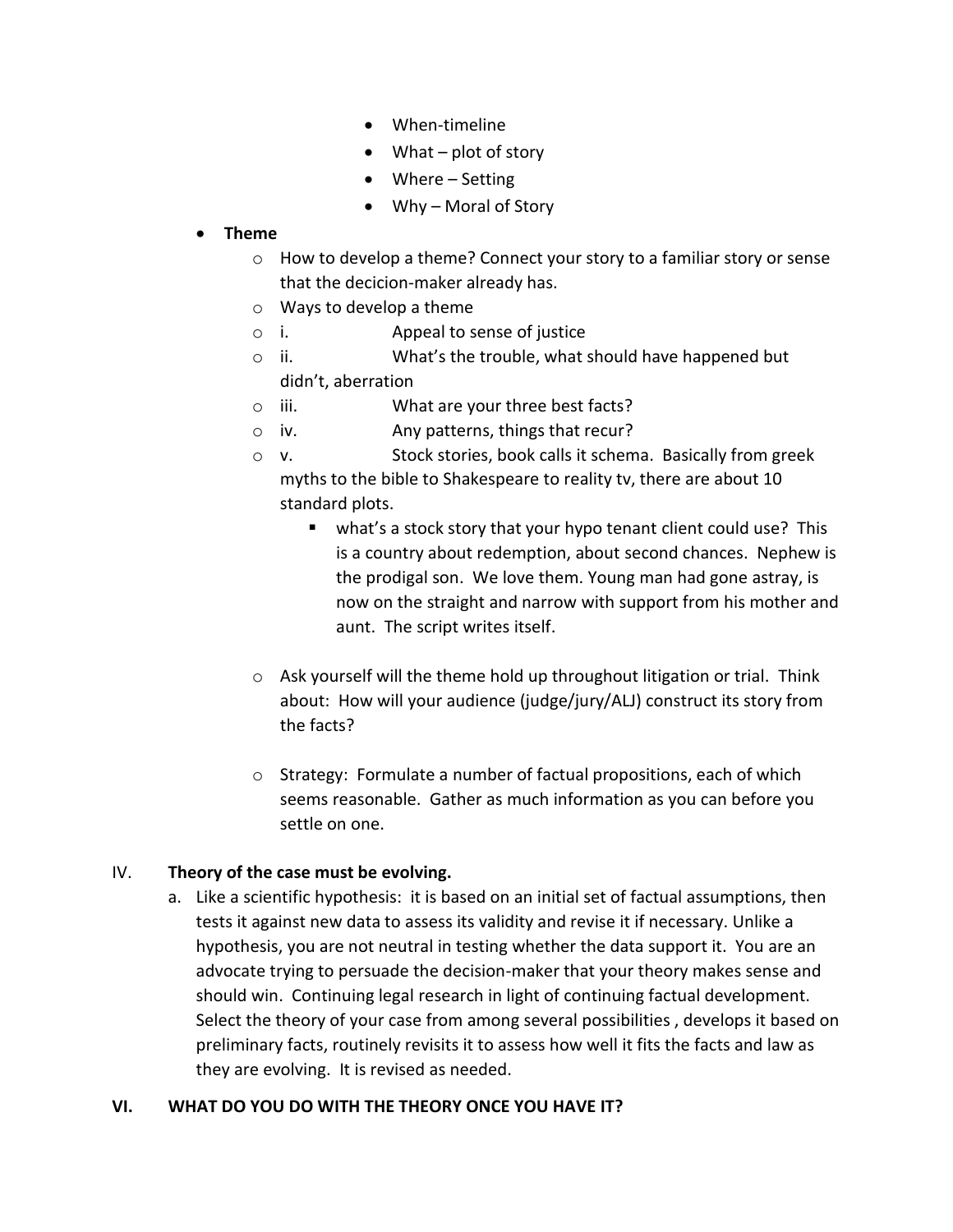### Guides everything.

We are going to test this all out by doing an exercise based on the facts you reviewed for the exercise you did for today.

### **Mr. Alvarez's case.**

Your client, Mr. Alvarez, seeks unemployment insurance. He is a 55-year-old Salvadoran immigrant who worked for a janitorial service and was fired for missing work for a week without permission. His employer attempted to reach him by phone daily during his absence and never received a return phone call. When he appeared for work the following week, he was fired. Mr. Alvarez had worked for the company for seven years, has no history of absenteeism or any other problems, and explains that he had to be away to attend his father's funeral in El Salvador. The claims examiner has found that the absence constitutes misconduct and the client has appealed. The client says he had permission to leave, though his English is difficult to understand.

Brainstorm together:

What possible theories do these facts suggest?

What are the facts beyond change?

What are the bad facts or inconsistencies?

What are the client's goals?

What does the law require you to prove or defend against? What does the law require your opponent to prove or defend against? Anyone know? (*In order to obtain ui, cannot be fired for cause. Cause includes violating established policy of the employer*.)

Who is the decision-maker that will be our target audience?

What facts are likely to appeal or not appeal to them?

What aspects of the facts might appeal to unstated bias on the part of the decision-maker or anyone else involved?

What is the opposition's likely theory of the case?

What interests are motivating the opposition?

With all that in mind, break up into 4 groups. Take 10 minutes to come up with a theory of the case, taking into account the characteristics of a good theory that we talked about. At the end, one of you is going to be a reporter and write your theory out

## **Now let's look at these theories. For each:**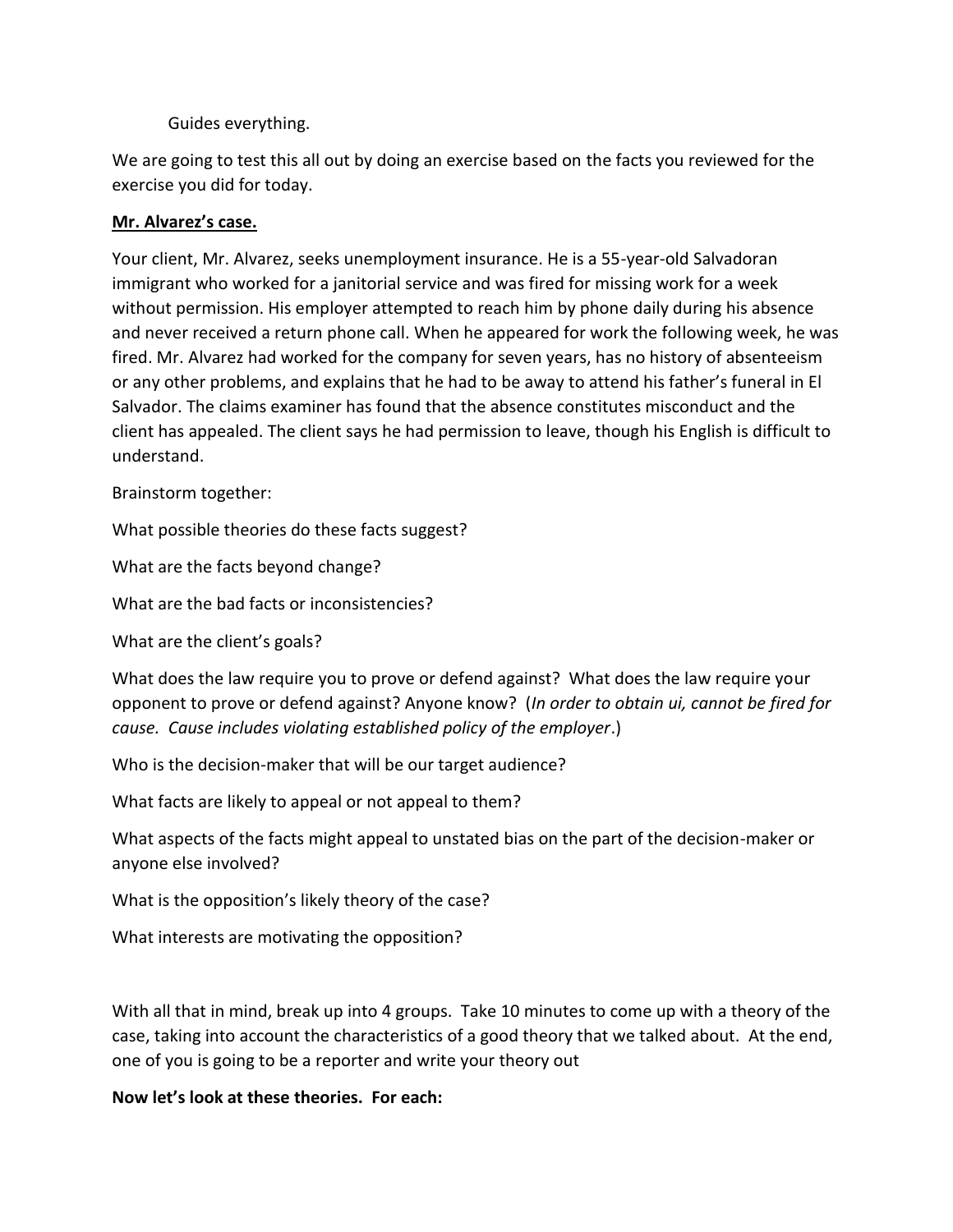Does this theory appeal to the emotions of the target audience? How does it do so?

Does this theory appeal to the common and probably life experience of the target audience? How does it do so or not?

Does it connect with the law so that, if accepted, your client gets his benefits?

Is the theory consistent with the "facts beyond change."

Does the theory explain factual inconsistencies or gaps?

Is the theory sufficiently responsive to the probably theory of the opposing side?

What additional facts might you seek out about Mr. Alvarez's larger life context to make sure this theory will be effective?

One possible theory- A conscientious employee with limited language skills reasonably believed that he had permission to be absent from work for one week to attend his father's funeral. He therefore did not intentionally violate the employer's rules and is entitled to unemployment benefits.

# **PICK ONE THEORY. IF THIS IS OUR THEORY, WHAT OTHER FACTS ARE WE GOING TO GATHER?**

- limited English
- communicates only in Spanish in other spheres of his life
- not required to use English on the job
- he told employer he had to go to the funeral, thought that was enough
- Did not understand formal leave request was required under employer's rules
- Sole contact info that the employer had was Mr. Alvarez's cellphone.
- Did not have cellphone access while in El Salvador
- Has never gotten along well with supervisor

#### **REVISING THE THEORY.**

We've picked this theory and discover new fact (one that is generally favorable but inconsistent)

Discover that Mr. Alvarez's father died a year before he took time off from work and that he actually went to El Salvador to close out his father's estate. Since his father's death, he has asked for permission to leave on several occasions but his supervisor said no. Fellow employee told him he could leave under the Family and Medical Leave Act.